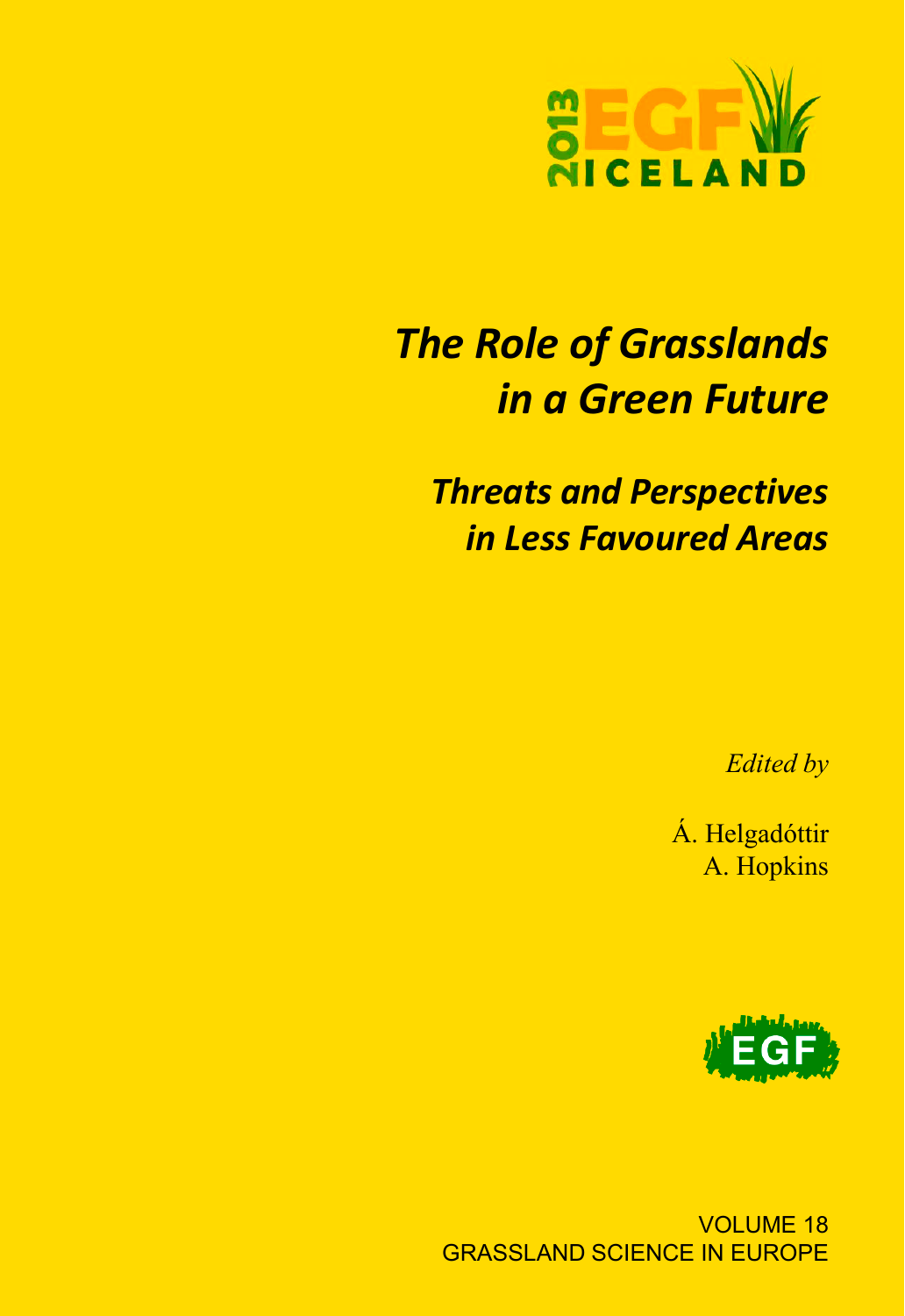## **Lucerne (***Medicago sativa***) or grass-clover as cut-and-carry fertilizers in organic agriculture**

Burgt G.J.H.M. van der <sup>1</sup>, Eekeren N. van<sup>1</sup>, Scholberg J.<sup>2</sup> and Koopmans C.<sup>1</sup> <sup>1</sup> Louis Bolk Institute LBI, Hoofdstraat 24, 3972 LA Driebergen, Netherlands <sup>2</sup> Wageningen University, Droevendaalsesteeg 1, 6708 PB Wageningen, Netherlands Corresponding author: g.vanderburgt@louisbolk.nl

### **Abstract**

On-farm nitrogen fixation is a driving force in organic agriculture. The efficiency with which this nitrogen is used can be increased by using lucerne (*Medicago sativa*) or grass-clover directly as sources of fertilizer on arable land: cut-and-carry fertilizers. In two arable crops, the use of lucerne and grass-clover as fertilizers was compared with the use of poultry manure and slurry. The nitrogen-use efficiency at crop level was comparable or better for the cut-andcarry fertilizers as compared to the animal manures. The relative P and K content of these fertilizers came closer to the crop demand than that of the poultry manure. Crop yields were comparable or better when using lucerne or grass-clover as fertilizer. It is concluded that cutand-carry fertilizers are a serious alternative for manure as part of an overall farm soil fertility strategy.

Keywords: organic farming, cut-and-carry fertilizers, lucerne, grass-clover

### **Introduction**

The objective of this study was to address the issue of developing intensive cropping systems that facilitate more effective use of on-farm N-fixation (Antichi *et al*., 2008). This was achieved by developing cropping systems based on grass-clover or lucerne used as fertilizer Burgt *et al*., 2013). Nutrients accumulated by these crops can be used as soil amendment rather than being sold off-farm as forage. This is desirable because the revenues from these crops are rather limited, whereas the on-farm nutrient-use efficiency can be improved.

#### **Materials and methods**

The experiments were located on an organic farm in the centre of the Netherlands on a welldrained clay soil with 2.6% of organic matter. During 2009 the use of fresh cut grass-clover, fresh cut lucerne and lucerne silage were compared with the application of chicken manure as a nutrient source for spinach. All materials were applied in four replicates of 3×15 m per plot five weeks before the sowing of spinach. After application, the fertilizers were mixed with the soil till 8 cm depth. The aim was for 200 kg N  $ha^{-1}$  to be applied. The realized N application rates are presented in Table 1.

| Table 1. INIHOGEH applied in 2009. |                              |                                                  |                             |                                    |  |  |  |
|------------------------------------|------------------------------|--------------------------------------------------|-----------------------------|------------------------------------|--|--|--|
| Treatment                          | Applied days until<br>sowing | Fertilizer applied<br>$t$ ha <sup>-1</sup> fresh | N-content<br>$kg t-1$ fresh | N applied<br>$kg$ ha <sup>-1</sup> |  |  |  |
| Control                            |                              |                                                  |                             |                                    |  |  |  |
| Lucerne fresh late                 | 10 days                      | 27.0                                             | 6.1                         | 165                                |  |  |  |
| Lucerne silage                     | 36 days                      | 18.2                                             | 11.0                        | 200                                |  |  |  |
| Poultry manure                     | 36 days                      | 8.2                                              | 24.6                        | 202                                |  |  |  |
| Grass-clover fresh                 | 36 days                      | 23.3                                             | 11.4                        | 266                                |  |  |  |
| Lucerne fresh                      | 36 days                      | 24.4                                             | 11.1                        | 271                                |  |  |  |

Table 1. Nitrogen applied in 2009.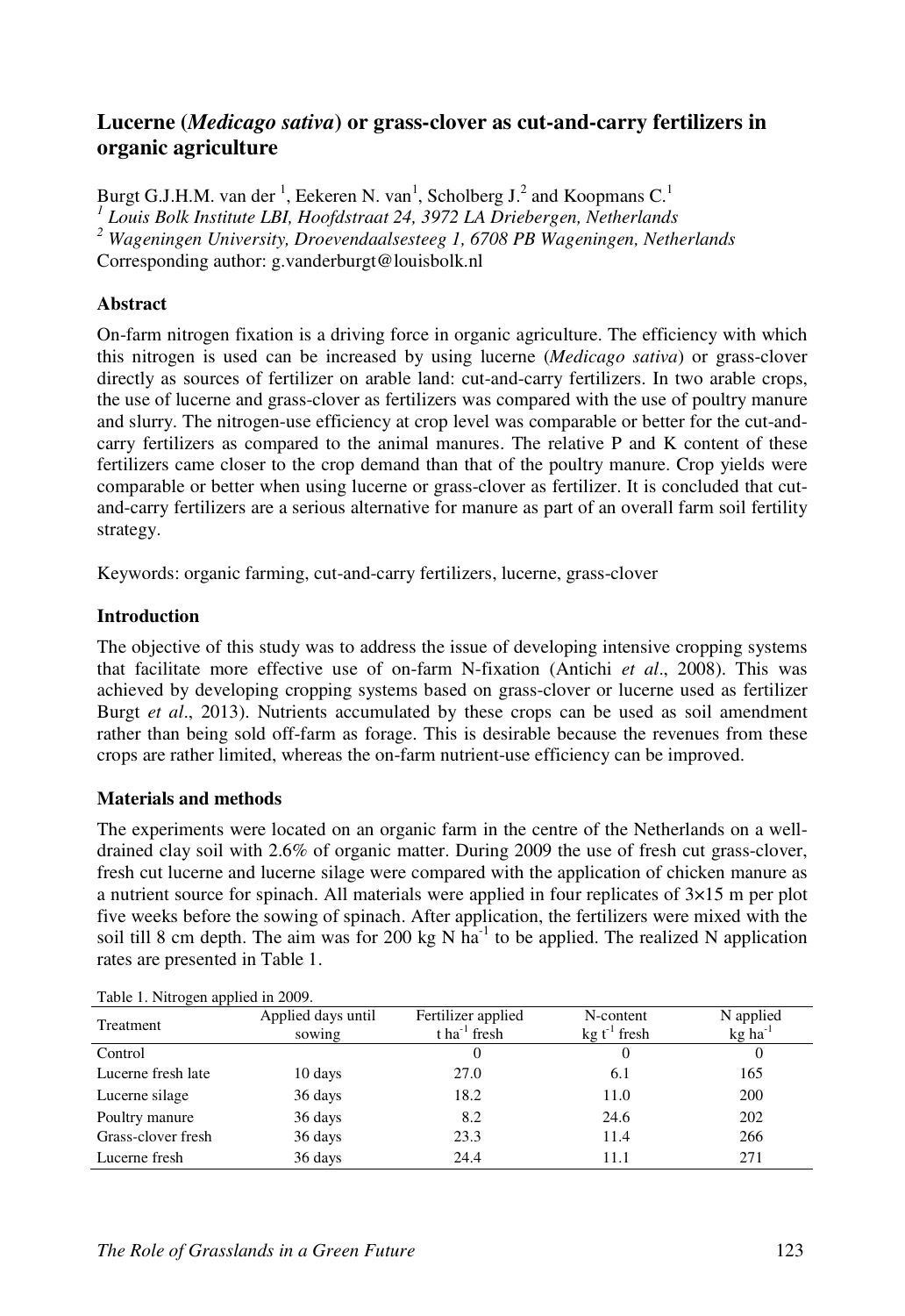In 2010 the experiment was repeated in a potato crop, using slightly adapted treatments. The treatments, again in four replicates with plots of 3×15 m, were: control, fresh-cut lucerne, lucerne silage, lucerne silage early application, poultry manure and a mixture of cattle slurry with vinasse. Lucerne early application was realized when the potatoes were planted; the other applications took place three weeks later when the ridges were formed. The aim was 125 kg N  $\text{ha}^{-1}$  to be applied. This was realized for all treatments, except for the mixture of cattle slurry and vinasse, which received 93 kg ha<sup>-1</sup>.

#### **Results**

Fresh yield of spinach in 2009 was the highest with the use of fresh-cut grass-clover and fresh-cut lucerne, applied 5 weeks before sowing (Figure 1). Compared with chicken manure, use of lucerne and grass-clover applied 5 weeks before sowing increased N-production efficiency by 32-44% (Table 2). However, delaying application to 10 days before sowing did not result in an appreciable improvement of N-production efficiency. Mineral removal rates amounted to  $67-126$  kg N,  $13-17$  kg P and  $122-233$  kg K ha<sup>-1</sup>. The P and K content of the forage crops closely matched actual crop demands of spinach resulting in only relatively slightly positive nutrient balances (Table 2). The P surplus of the poultry manure was very high.



Figure 1. Fresh yield and standard deviation of spinach in 2009 in different fertilizer treatments.

Table 2. Mineral balance of phosphorous and potassium and ANR for spinach in 2009.

|                    |     | P (kg ha <sup>-1</sup> ) <sup>*</sup> |         | $K$ (kg ha <sup>-1</sup> ) |                 | ANR $(\%)^*$ § |
|--------------------|-----|---------------------------------------|---------|----------------------------|-----------------|----------------|
| Control            | -7  | E                                     | $-31$ C |                            | ۰               |                |
| Lucerne fresh late | 36  | B                                     |         | 70 A                       | $21$ ab         |                |
| Lucerne silage     | 21  | C                                     |         | 36 Bc                      | 23a             |                |
| Poultry manure     | 141 | A                                     |         | $61$ Ab                    | 15 <sub>b</sub> |                |
| Grass-clover fresh | 20  | C                                     |         | 89 A                       | $22$ ab         |                |
| Lucerne fresh      | 14  | Ð                                     |         | 59 B                       | $22$ ab         |                |

\* Significant for *P*<0.05 after ANOVA

§ Apparent Nitrogen Recovery: N-yield treatment<sup>i</sup> minus N-yield control, divided by N applied in treatment<sup>i</sup>